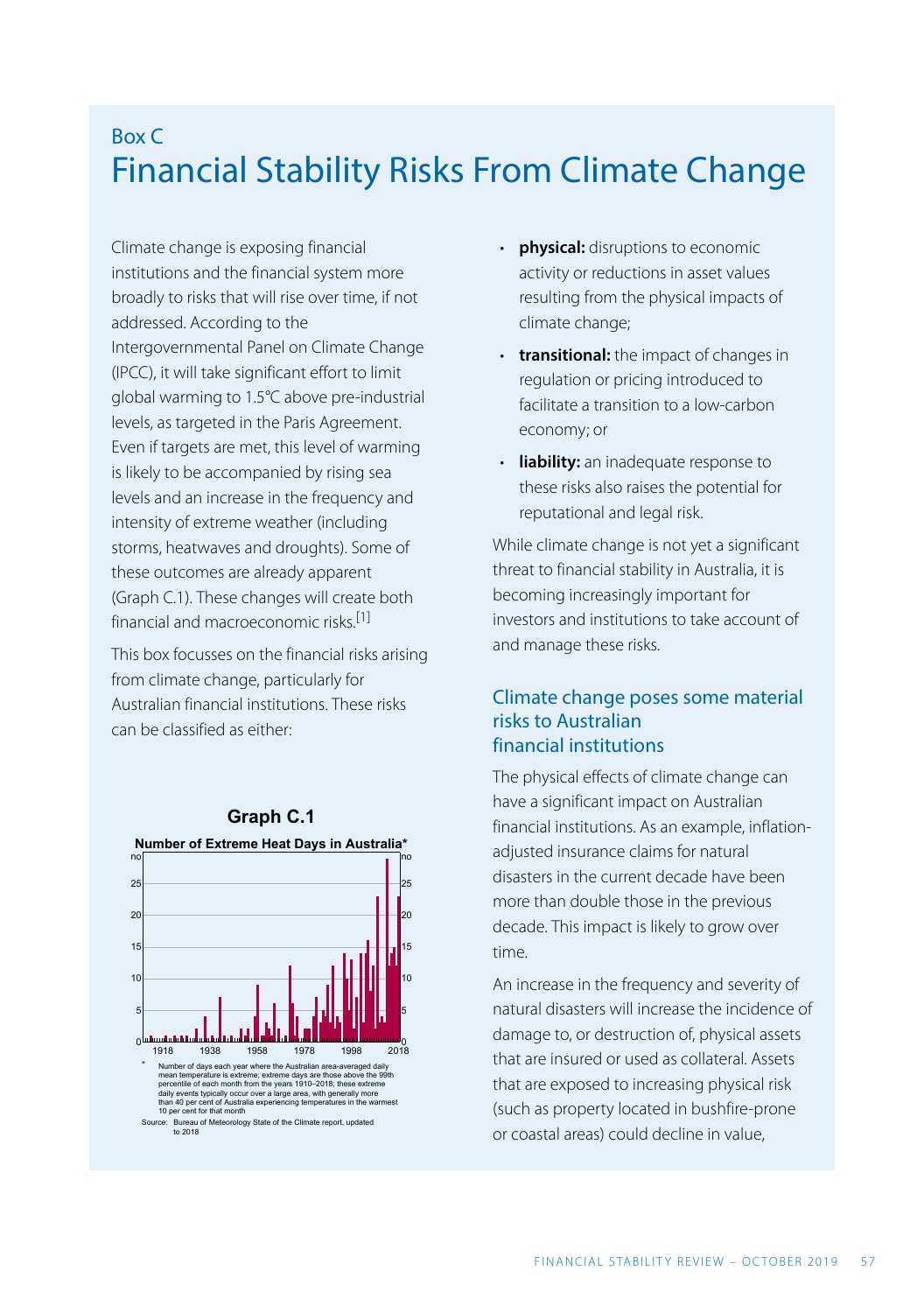particularly if these risks become uninsurable. Climate change could also reduce certain types of business income that is used to service loans. Examples include changing rainfall patterns that result in lower or less predictable income from agriculture, more frequent storms disrupting supply chains and therefore sales, and damage to natural assets that reduces tourism income.

Insurers are most directly exposed to the physical impacts of climate change. This can arise through natural disaster claims, crop insurance, and health and life insurance. While insurers can increase their premiums to reflect higher risk, it is difficult to accurately price new and uncertain climate risks. If insurers under-price these risks, it could threaten their viability in the event of extreme weather events resulting in very large losses. On the other hand, over-pricing would impede the risk pooling function provided by insurance and unduly limit economic activity. Even if correctly priced, more of these risks may become uninsurable, forcing households, businesses or governments to bear this risk.

Banks (and other lenders) are also exposed to physical risks because climate change can result in a decline in the income or value of collateral that they are lending against. Such effects can go beyond the industries directly affected by climate change (such as agriculture and tourism), to the households and businesses that rely on income from those industries.

<span id="page-1-0"></span>Australian financial institutions that have exposure to carbon-intensive industries – such as power generation and mining, or to energy-intensive firms – will also be exposed to transition risk. Transition to a lower carbon economy can also affect institutions with exposures to individuals and communities

reliant on these industries. Sudden or unexpected regulatory change could quickly lower the value of such assets or businesses, some of which may become economically unviable or 'stranded'. Such regulatory changes could either be domestic or come from abroad, given the carbon intensity of Australia's exports. Transition risk could also arise if large investment in technologies allowed new entrants to displace established but emissions-intensive practices, or if consumer preferences shifted rapidly towards 'green' products. If such changes occur abruptly, and certain sectors or firms face large losses, there could be broader dislocation in financial markets, despite the opportunities created for some firms from these changes.

Transition risk will be greatest for banks that lend to firms in carbon-intensive industries and to individuals or businesses that are reliant on these firms. Other financial institutions investing in carbon-intensive industries, such as superannuation and investment funds, are also exposed to the risk that climate change will diminish the value of their investments. This could occur both through direct investments in carbonintensive industries, or indirect investments in banks that lend to these industries.

Financial institutions may also face reputational damage if they are seen to be contributing to climate change or failing to manage climate risks. This could affect an institution's ability to retain customers and raise funding. Firms also face legal risks if directors fail to address the potential exposure of their firms to climate-related risks, according to the Hutley opinion (a landmark legal opinion on directors' duties in relation to climate change under Australian  $law)$ .[\[2\]](#page-4-1)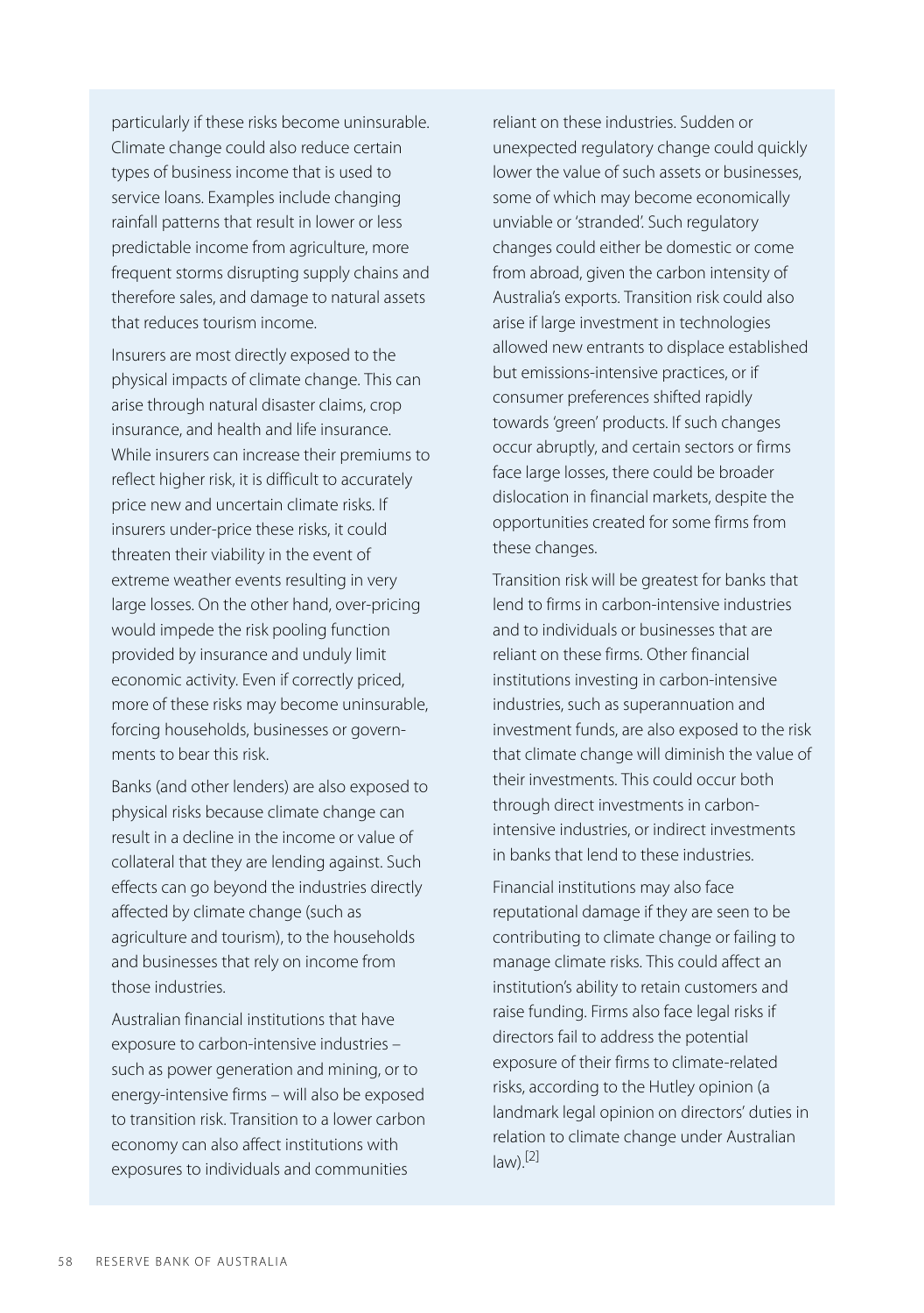## Climate risks are challenging to manage and there are significant data gaps

Australian financial institutions have become increasingly aware of the financial nature of climate risks and are taking steps to assess and manage their exposure to physical and transition risks. But it is difficult to map the impacts of climate change to changes in asset values and financial losses. The risks from climate change are particularly difficult to assess because of their long-term nature and complexity. These risks involve a great deal of uncertainty due to unknown future policy responses and the possibility that feedback loops and tipping points may lead to greater and/or more rapid physical impacts than is currently expected. Climate risks also have the potential to be correlated across regions, requiring institutions to reassess the benefits from geographical diversification.

Significant data gaps compound the difficulty of financial institutions and investors assessing and managing climate risks. To manage their own direct exposure to physical risk, insurers and banks need granular information on the location and physical risks faced by the assets they insure or the collateral they lend against. But they also need to consider their indirect exposure to firms or individuals that may be exposed to climate risk, which is challenging because of firms' incomplete or inconsistent climaterelated financial risk disclosure. The Task Force on Climate-related Financial Disclosures (TCFD) has developed a consistent, voluntary disclosure framework for firms, which is an important first step towards addressing this data gap. It is important that the focus of disclosure is on *consistently* and *regularly*  providing quality information, so that

financial institutions and investors can build an economy-wide understanding of the risks and how they are evolving. It is also important that firms supplement increased data disclosure with clear communication of their strategy to manage climate risks.

Climate change will have a broad-based impact on Australian financial institutions and therefore clearly poses risks that are systemic in nature. However, it does not yet pose an imminent threat to financial stability. Change has so far occurred at a pace that has allowed financial institutions to adjust, and losses associated with climatic events have been manageable. But climate change could emerge as a risk to financial stability if it is not properly managed, or if the size of climaterelated losses increased materially. Rising climate-related losses could also erode confidence in an institution or the financial system, leading to a withdrawal of funding. This would be more likely if the physical impacts of climate change are more severe or occur sooner than currently projected, or if the transition to a low-carbon economy occurs in a disruptive and costly manner.

Actions taken by financial institutions can reduce the potential for the physical and transition risks associated with climate change to become financial stability risks. Given the long-term nature of climate change, financial institutions may be able to wind down their exposure to physical risks before the worst impacts of climate change are felt, or work with clients to adjust their operations. Suitable pricing of these risks would also mean that financial institutions are being compensated for their exposures and incentivised to adjust. That said, transition risks can materialise abruptly and the physical impacts of climate change could occur faster or affect a much wider range of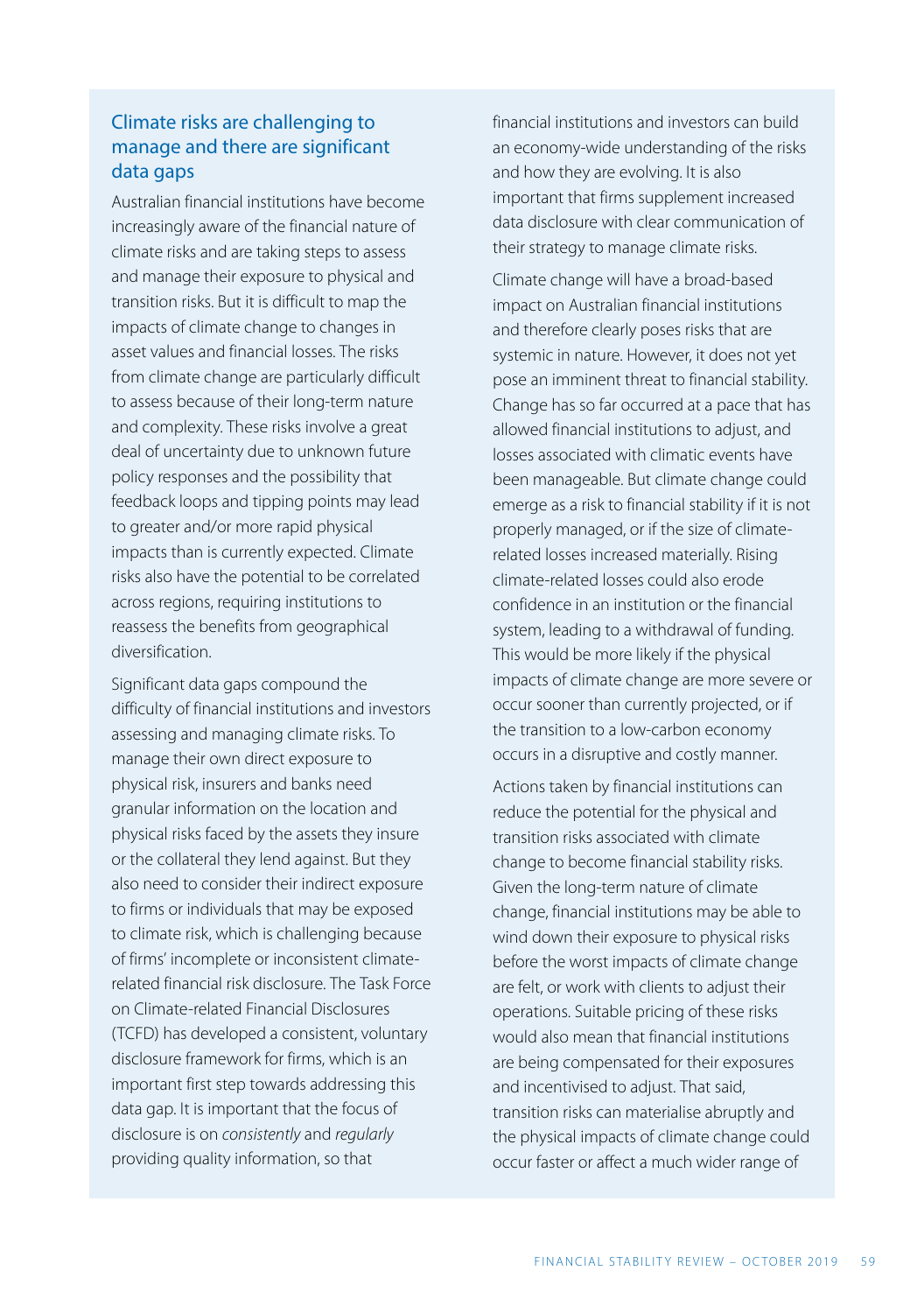assets than currently anticipated. The climate-related exposures that pose the greatest risk to stability, such as general insurance policies and loans to industries most affected by climate change, are typically of shorter duration and so can be more easily adjusted. Climate change poses a bigger problem to longer-term financial contracts, such as mortgages and life insurance, as risks may change over time without the ability to adjust contract terms. However, these exposures are generally not where the largest climate risks lie.

## Australian financial regulators are taking steps to address emerging climate risks

Financial regulators have a role to play in ensuring that climate risks are effectively managed by financial institutions. This includes setting expectations that financial institutions will identify, manage and disclose their exposure to climate risks. The Council of Financial Regulators has established a working group on the financial implications of climate change to help coordinate agencies' actions.

<span id="page-3-3"></span><span id="page-3-2"></span><span id="page-3-1"></span><span id="page-3-0"></span>The Australian Prudential Regulation Authority (APRA) has emphasised that climate risks should be managed like any other risk, in line with existing prudential risk management standards.<sup>[\[3\]](#page-4-2)</sup> APRA has also supported the recommendations from the TCFD. APRA's recent survey of institutions' climate risk management practices found that the majority are taking steps to increase their understanding of risks, but further improvement is needed.<sup>[\[4\]](#page-4-3)</sup> APRA is increasing its scrutiny of institutions' climate risk management and will factor this into its

ongoing supervisory activities. It has also engaged with international regulators on climate risks through its involvement with the International Association of Insurance Supervisors (IAIS) and the United Nations Environment's Sustainable Insurance Forum (SIF), which APRA chairs.

The Australian Securities and Investments Commission (ASIC) has similarly provided updated regulatory guidance that applies to all listed companies, their directors and advisors. ASIC recommends that listed companies disclose meaningful and useful climate-risk-related information to investors, and strongly encourages listed companies with material exposure to climate change to consider reporting voluntarily under the TCFD framework. In a 2018 report, it found that most large Australian listed companies considered climate risks to some extent, with some identifying these risks as material. But climate risk disclosure was often too fragmented, general, or not comprehensive enough to be useful for investors. [\[5\]](#page-4-2)

The RBA does not regulate financial institutions that directly face climate risk. Nonetheless, it monitors climate risks as part of its monetary policy and financial stability mandates. This involves working to incorporate the potential impacts of climate change into the outlook for the economy, and monitoring the evolving risks to financial institutions. The RBA is also involved in international efforts to improve regulators' understanding of the implications of climate change for the financial sector, including through the Network for Greening the Financial System (NGFS), a group of central banks and supervisors.<sup>[\[6\]](#page-4-4)</sup>